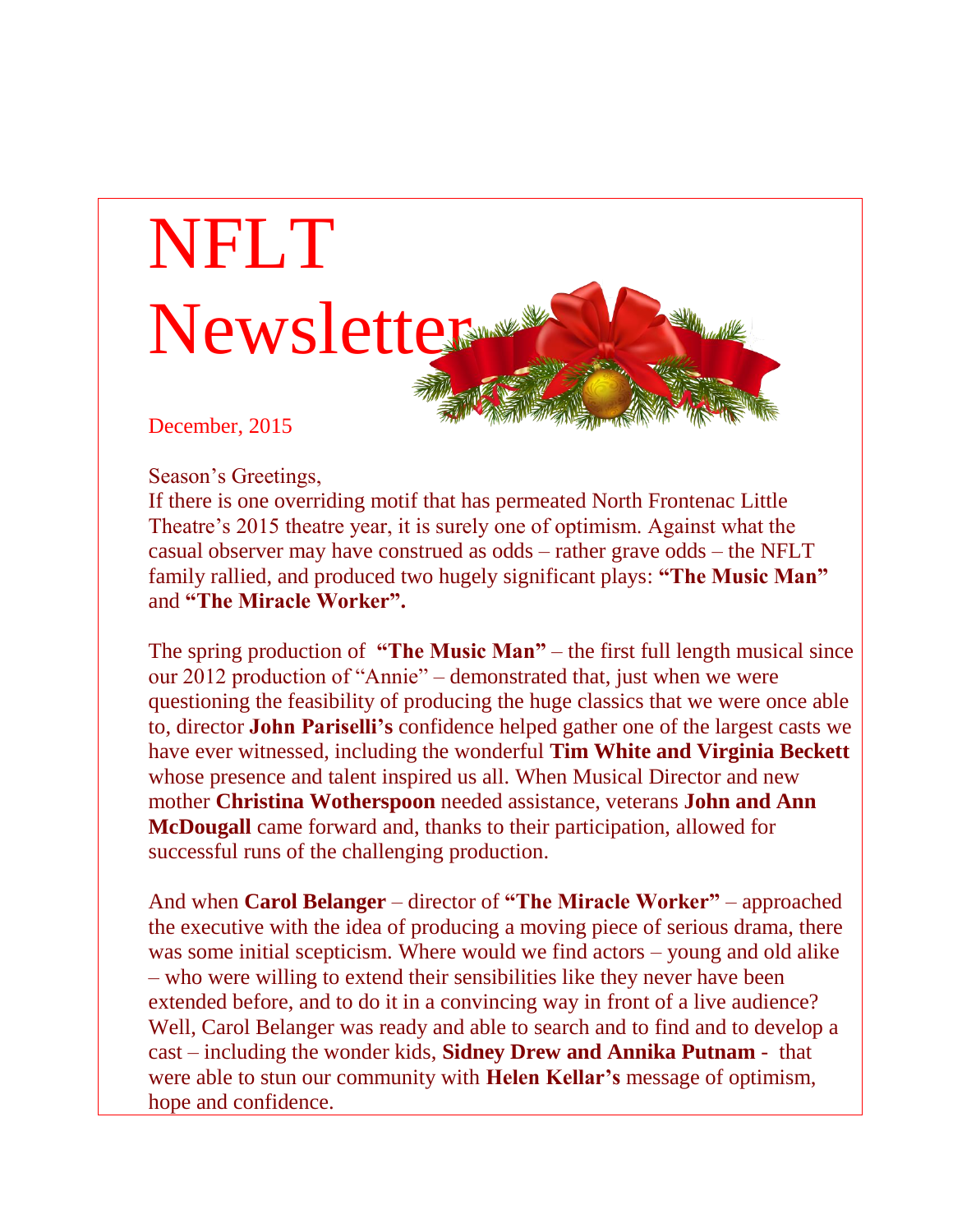When we couple the success of those two productions with our fall **NFLT Awards** afternoon, honouring past achievement, it is clear that our very own, unassuming, little theatre remains a force to be reckoned with! **Dayna Stone and Joelle Parr**, recipients of the **"Student Achievement" award**, shared heart warming testimonies of their growing up with us, and of all that we – our theatre – has done for their development, confidence and optimism.

And **Tom and Eileen Christenson**, who received the NFLT "**Award of Merit**" are living testimony to the importance of theatre in our community as a worthy commitment.

**Sara Hale**, recognized with a **Lifetime Achievement Award**, reminded us all that the harvest of memories reaped in community theatre is indeed a beautiful thing.

I am so proud and fortunate to be part of such a community of talented and wonderful people. I wish everyone a happy and safe holiday season, and am looking forward to seeing you in upcoming productions – on stage or in the audience; behind the scenes or front and centre; managing the house or being a techie…we are family!

All good things, **Brian** 



North Frontenac Little Theatre is proud to announce that we will be presenting the children's classic, **"Pinocchio"** in April of 2015. The play has been adapted by John Baldwin for Children's Theatre from the Carlo Collodi classic, and is being performed in association with "The Pioneer Drama Service".

From the moment Pinocchio unwittingly ruins the evil Mastroni's puppet show until he becomes a real boy for rescuing his father from the great fish, the excitement never abates in the retelling of this charming tale. The Blue Fairy and her three wood elves introduce the story, set the scenes and work the magic as Pinocchio travels his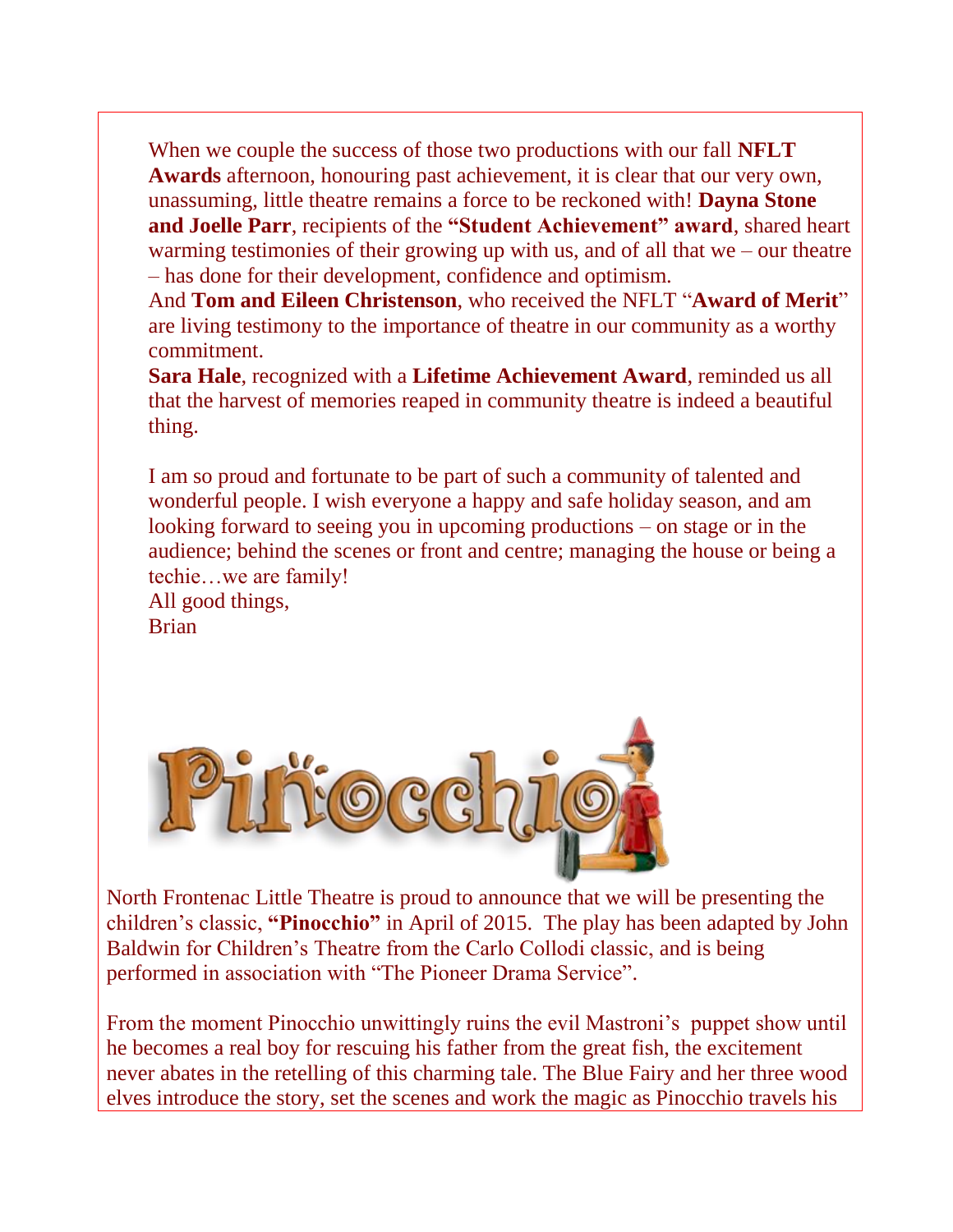road of misadventures. Pinocchio's growing nose, Pleasure Isle, and the great fish are all included in this heart-warming and lesson-learning adaptation.

The cast will require three younger children, a 9 or 10 year old to play Pinocchio, several older children, four adults, and extras for the chorus. There will be singing and dancing opportunities.

We will also require a production team for set, lights, sound etc.

Watch for **Audition Notices** in upcoming editions of **"The Frontenac News"** and on our website and Facebook page.

Please notify Brian Robertson if interested: 613-279-1335 brian.robertson85@gmail.com

## **Playbill - Fall 2016, Spring 2017**

We are narrowing down possibilities for next year's productions, and , as it stands now, we are considering doing a musical, "The Custodian" written by NFLT veteran Craig Godfrey for our Fall production and perhaps an adult comedy the following spring such as "Don't dress for dinner" by Marc Camoletti.

## **Pioneer Drama Service**

Memorizing Lines: Eleven Worthwhile Tips

## By Kevin Stone

Kevin [Stone](http://www.pioneerdrama.com/AuthorDetail.asp?ac=STONEKEVIN) has been writing and directing plays for over 20 years. He has experience as an actor and as a director of community theatre, church plays, high school productions and touring collegiate groups. Besides teaching drama classes, Kevin is the pastor of a church and the managing editor of a ministry website.

Maybe you're one of those actors who can look at a script once and have your lines memorized. More likely, memorization is a little harder. Or maybe you'd say "seriously challenging." For some of us, memorizing a script can be like trying to pin a medal on a shadow.

But it can be done. We all learn in different ways, and it's okay that some actors have an easier time of memorizing than others. One thing is certain: the lines must be learned! Getting your lines "close enough" and then making up the rest is not really an option and is sure to give your director fits. Fortunately, there are many methods of memorization. Here are some tips for helping cement those lines in your mind:

**Highlight your lines.** As you rehearse, script in hand, your eye will easily be drawn to the highlights, preventing you from getting lost on the page. This helps smooth out rehearsals and lets you concentrate more on how to say each line than on where on the page your line is. (Check with your director and make sure you